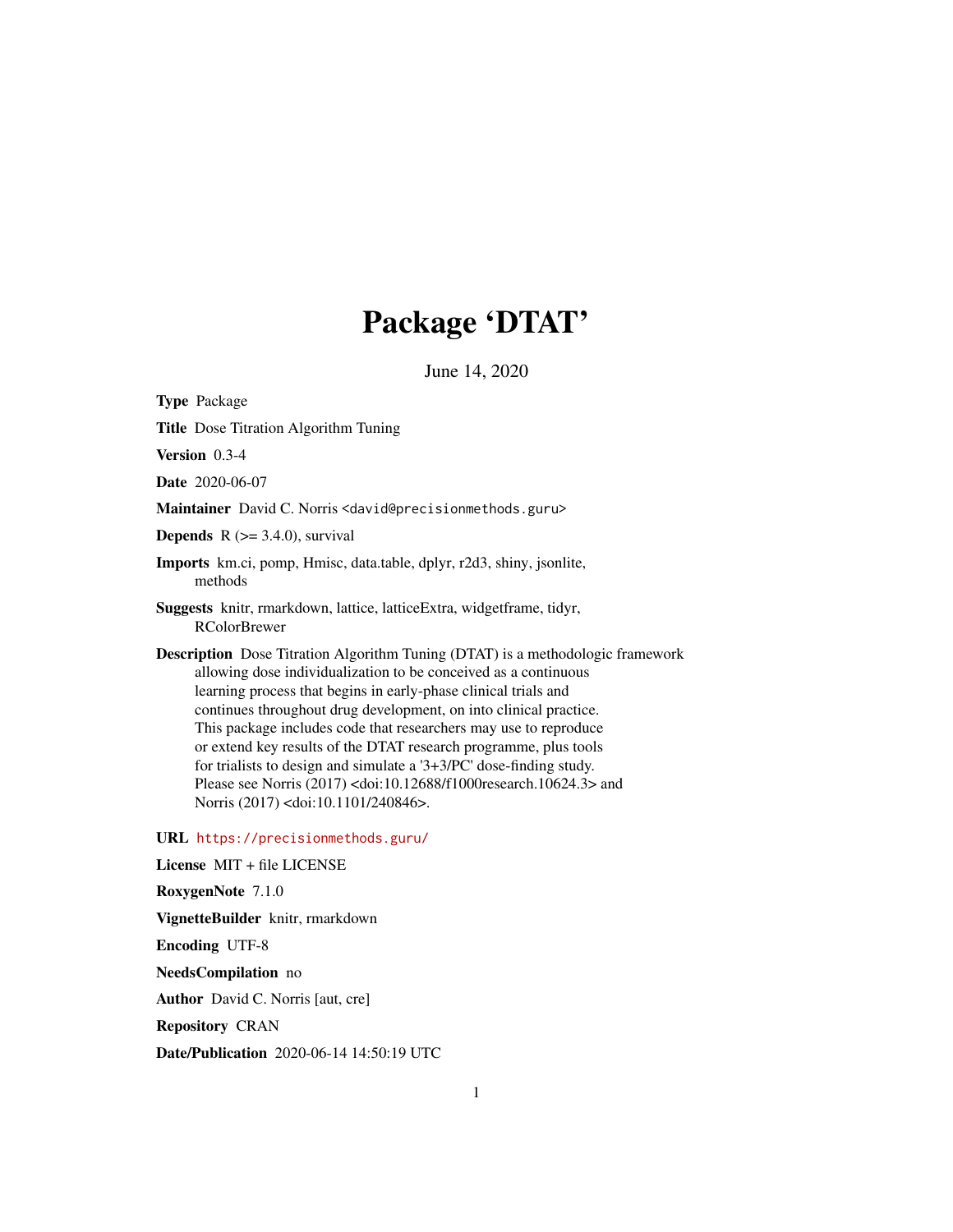# <span id="page-1-0"></span>R topics documented:

|       | $\overline{\phantom{a}3}$ |
|-------|---------------------------|
|       | $\overline{4}$            |
|       |                           |
|       | -6                        |
|       |                           |
|       |                           |
|       |                           |
|       |                           |
|       |                           |
|       |                           |
|       |                           |
|       |                           |
|       |                           |
|       |                           |
|       |                           |
| Index | 20                        |

| DTAT-package | Dose Titration Algorithm Tuning: a Framework for Dose Individual-<br><i>ization in Drug Development</i> |
|--------------|---------------------------------------------------------------------------------------------------------|
|              |                                                                                                         |

# Description

Dose Titration Algorithm Tuning (DTAT) is a methodologic framework allowing dose individualization to be conceived as a continuous learning process that begins in early-phase clinical trials and continues throughout drug development, on into clinical practice. This package includes code that researchers may use to reproduce or extend key results of the DTAT research programme, plus tools for trialists to design and simulate a '3+3/PC' dose-finding study. Please see Norris (2017) doi: [10.12688/f1000research.10624.3](https://doi.org/10.12688/f1000research.10624.3) and Norris (2017) doi: [10.1101/240846.](https://doi.org/10.1101/240846)

# Author(s)

David C. Norris

# References

- 1. Norris DC. Dose Titration Algorithm Tuning (DTAT) should supersede 'the' Maximum Tolerated Dose (MTD) in oncology dose-finding trials. *F1000Research*. 2017;6:112. doi: [10.12688/](https://doi.org/10.12688/f1000research.10624.3) [f1000research.10624.3.](https://doi.org/10.12688/f1000research.10624.3) <https://f1000research.com/articles/6-112/v3>
- 2. Norris DC. Costing 'the' MTD. *bioRxiv*. August 2017:150821. doi: [10.1101/150821.](https://doi.org/10.1101/150821) [http:](http://www.biorxiv.org/content/early/2017/08/22/150821) [//www.biorxiv.org/content/early/2017/08/22/150821](http://www.biorxiv.org/content/early/2017/08/22/150821)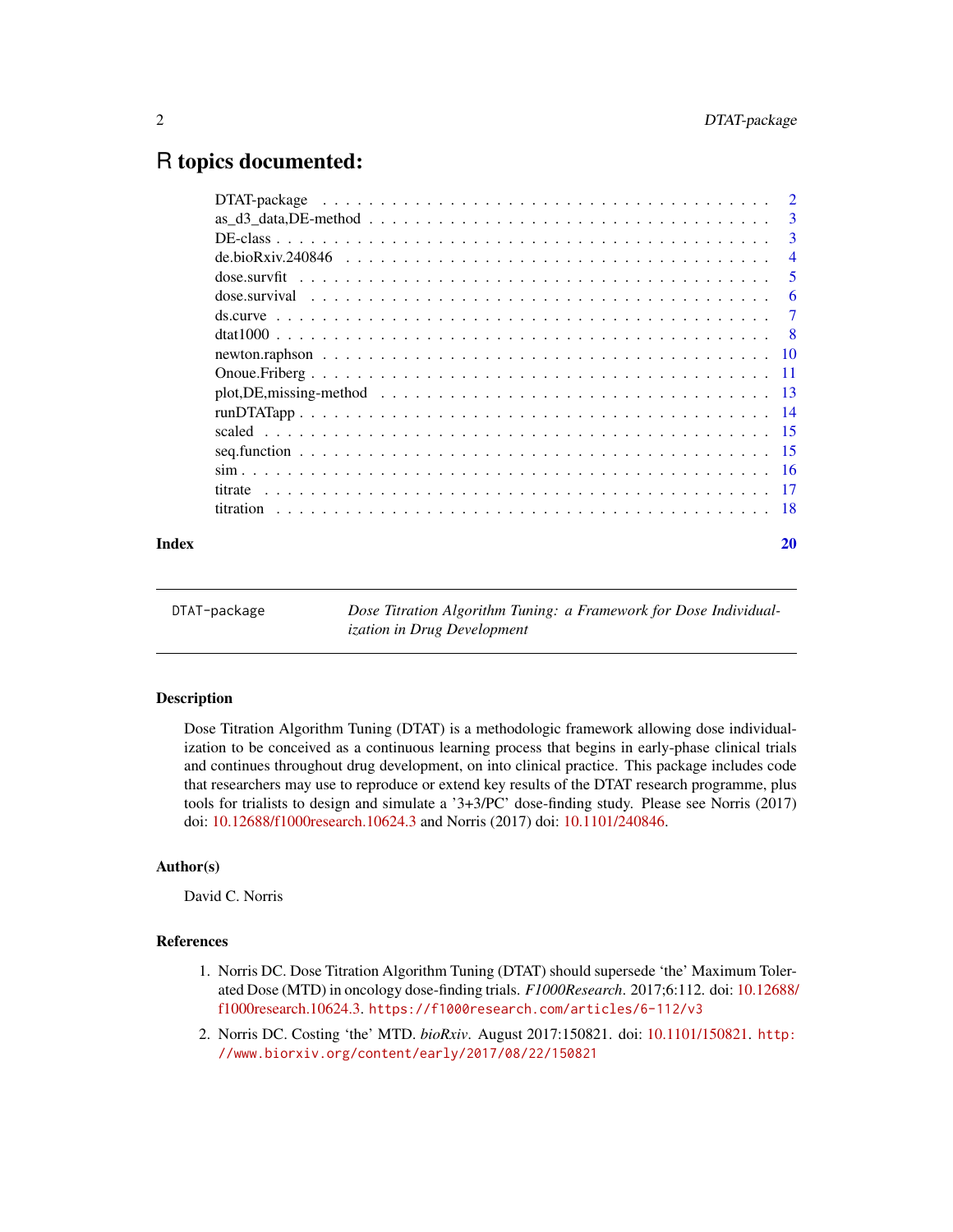- <span id="page-2-0"></span>3. Norris DC. Precautionary Coherence Unravels Dose Escalation Designs. *bioRxiv*. December 2017:240846. doi: [10.1101/240846.](https://doi.org/10.1101/240846) [https://www.biorxiv.org/content/early/2017/](https://www.biorxiv.org/content/early/2017/12/29/240846) [12/29/240846](https://www.biorxiv.org/content/early/2017/12/29/240846)
- 4. Norris DC. One-size-fits-all dosing in oncology wastes money, innovation and lives. *Drug Discov Today*. 2018;23(1):4-6. doi: [10.1016/j.drudis.2017.11.008.](https://doi.org/10.1016/j.drudis.2017.11.008) [https://www.sciencedir](https://www.sciencedirect.com/science/article/pii/S1359644617303586)ect. [com/science/article/pii/S1359644617303586](https://www.sciencedirect.com/science/article/pii/S1359644617303586)
- 5. Norris DC. Costing 'the' MTD ... in 2-D. *bioRxiv*. July 2018:370817. doi: [10.1101/370817.](https://doi.org/10.1101/370817) <https://www.biorxiv.org/content/early/2018/07/17/370817>

as\_d3\_data,DE-method *Convert a DE object to JSON*

#### Description

Convert a DE object to JSON

#### Usage

## S4 method for signature 'DE'  $as_d3_data(x, \ldots)$ 

#### Arguments

| x | An object of class DE |
|---|-----------------------|
| . | Unused.               |

<span id="page-2-1"></span>DE-class *An S4 class for simulating dose-titration study designs*

#### Description

An S4 class for simulating dose-titration study designs

#### **Slots**

doses A numeric vector of prospectively-determined discrete doses to trial.

- units A string indicating dose units, e.g. "mg/kg".
- MTDi A numeric vector of optimal doses for simulated study participants. Optionally a call to an r<distribution>(...) function which may be parsed to calculate the mtd\_quantiles slot.
- mtd\_quantiles A numeric vector of quantiles of the distribution from which the MTDi slot was simulated. Intended mainly to support visualization of this distribution, e.g. as an transparent overlay on the dose-survival plot. NULL in case MTDi is provided verbatim.
- fractol A numeric vector of probabilities for the simulated MTDi slot. Intended mainly to support visualization, e.g. plotting of 'MTD pointers' on the interactive dose-survival plot.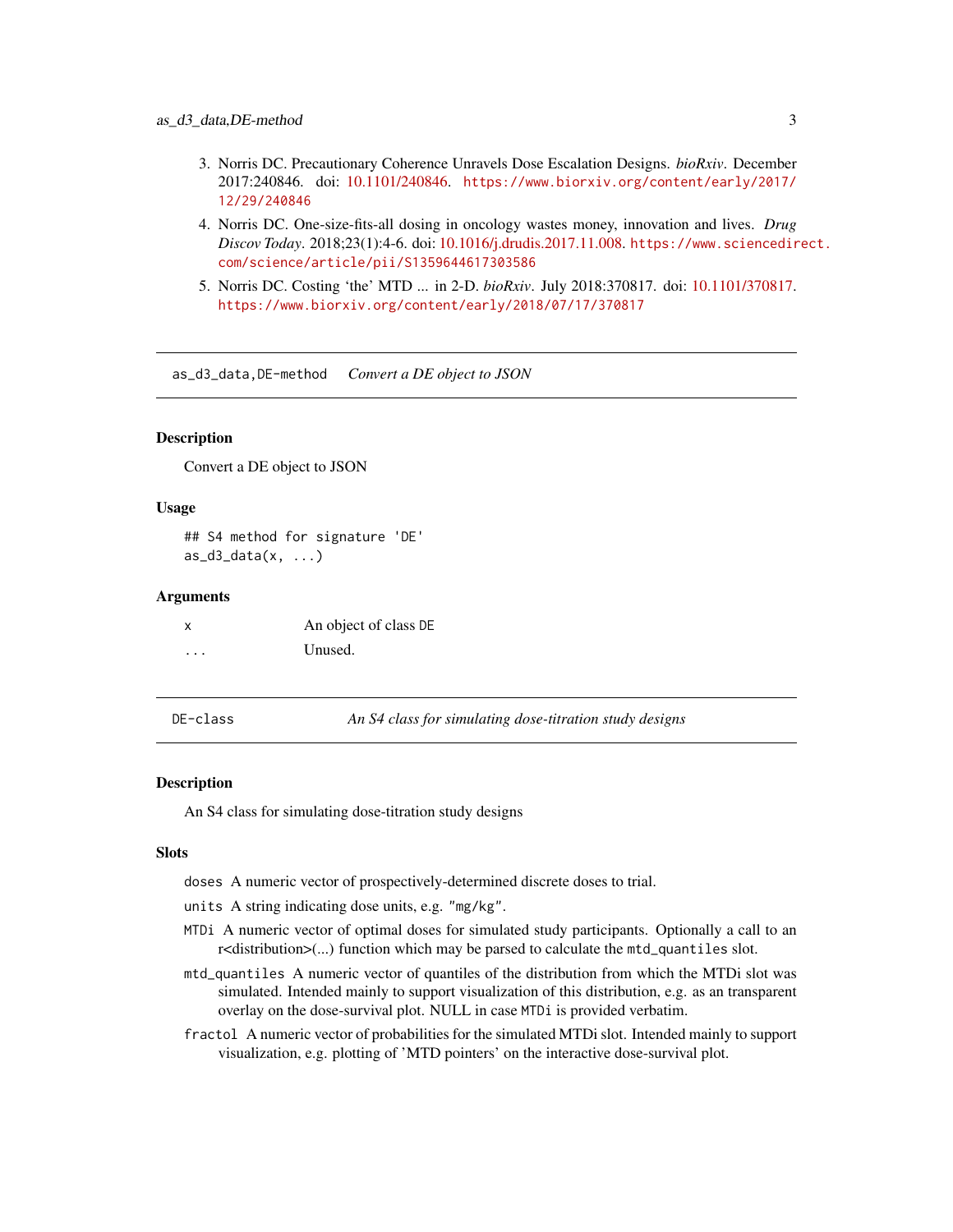<span id="page-3-0"></span>data A data.frame with columns:

- id Participant identifier
- period DLT assessment period, numbered consecutively from 1
- dose Dose level, numbered consecutively starting from 1
- dlt A logical indicator: did this this participant experience a DLT during this period?

stop\_esc integer Period in which 'stop rule' was triggered

ds\_conf\_level numeric Confidence level for confidence band around Kaplan-Meier estimate of the dose-survival curve.

dose\_drop\_threshold numeric Threshold for triggering the 'bypass rule'.

stop\_esc\_under numeric Threshold for triggering the 'stop rule'.

undo\_esc\_under numeric Threshold for triggering the 'rollback rule'.

de.bioRxiv.240846 *Simulated '3+3/PC' dose-titration study from bioRxiv paper no. 240846*

#### Description

This is a length-10 list of data frames, summarizing the simulated trial from this paper, at the end of periods 1, 2, ..., 10. This structure reflects an awkward S3 implementation that package DTAT v0.3 reimplemented using S4. This data set is retained to support regression tests.

# Format

A length-10 list of data frames, each with the following columns:

id Participant identifier

period DLT assessment period, numbered consecutively from 1

dose Dose level, numbered consecutively starting from 1

dlt A logical indicator: did this this participant experience a DLT during this period?

#### Details

A stop.esc attribute is attached to data frames in this list, indicating when escalation stopped during the simulated trial.

#### References

Norris DC. Precautionary Coherence Unravels Dose Escalation Designs. *bioRxiv*. December 2017:240846. doi: [10.1101/240846.](https://doi.org/10.1101/240846) [https://www.biorxiv.org/content/early/2017/12/29/](https://www.biorxiv.org/content/early/2017/12/29/240846) [240846](https://www.biorxiv.org/content/early/2017/12/29/240846)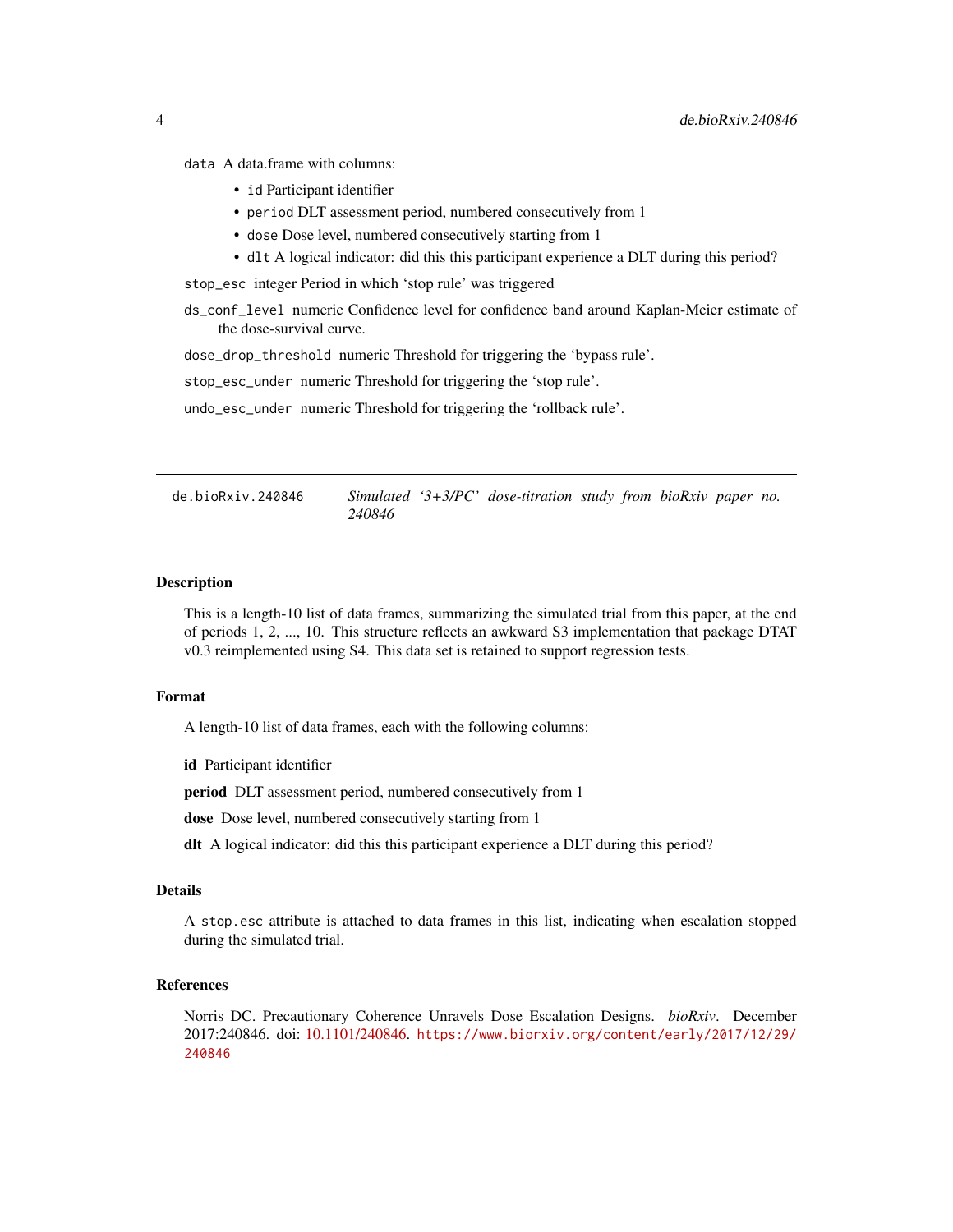#### <span id="page-4-0"></span>dose.survfit 5

#### Examples

```
data(de.bioRxiv.240846)
# Demonstrate that the new S4 3+3/PC implementation reproduces the
# simulated trial from the paper:
set.seed(2017)
CV \le 0.7; mean_mtd \le -1.0shape <- CV^-2; scale <- mean_mtd/shape
trial <- new("DE", doses=0.25 * 1.4^*(0:6),
             MTDi=rgamma(24, shape=shape, scale=scale),
             units="mg")
trial <- titration(trial, periods=10)
stopifnot(all(trial@data == de.bioRxiv.240846[[10]]))
stopifnot(trial@stop_esc == attr(de.bioRxiv.240846[[10]],'stop.esc'))
```
<span id="page-4-1"></span>dose.survfit *Calculate a dose-survival curve from a dose titration study, adding a confidence band*

# Description

The 'dose-survival curve' is nothing other than an empirical cumulative distribution for MTDi in the sampled population. The term 'survival' is suggested in part by our application of the Kaplan-Meier estimator to interval-censored toxicity information.

#### Usage

```
dose.survfit(de, method = "rothman", avoid.degeneracy = TRUE, conf.level = 0.8)
```
# Arguments

| de               | A dose titration experiment like the data slot of class DE                                                                                                                                            |
|------------------|-------------------------------------------------------------------------------------------------------------------------------------------------------------------------------------------------------|
| method           | The method to be used by km. ci when calculating CI                                                                                                                                                   |
| avoid.degeneracy |                                                                                                                                                                                                       |
|                  | When TRUE, this parameter directs the function to introduce artificial events<br>into the dose titration experiment, to avoid degeneracies at the lower and upper<br>ends of the dose-survival curve. |
| conf.level       | Confidence level for KM confidence band.                                                                                                                                                              |

# Details

TODO: Describe details of degeneracy avoidance, once these have stabilized.

# Value

An object of class survfit.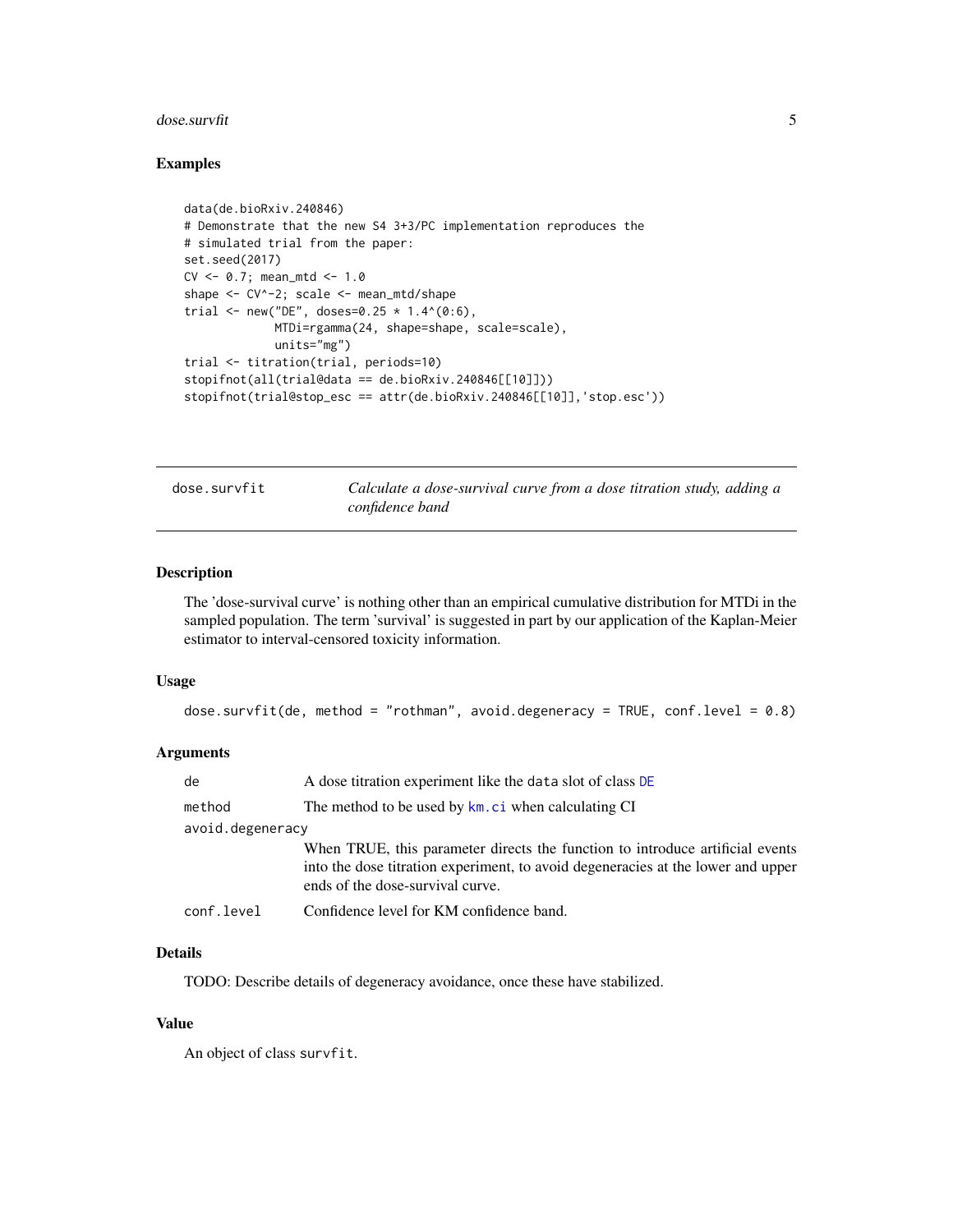# <span id="page-5-0"></span>Author(s)

David C. Norris

# See Also

[dose.survival](#page-5-1), [km.ci](#page-0-0)

# Examples

```
CV <- 0.7; mean_mtd <- 1.0
shape <- CV^-2; scale <- mean_mtd/shape
trial <- new("DE", doses=0.25 * 1.4^(0:6),
             MTDi=rgamma(24, shape=shape, scale=scale),
             units="mg")
trial <- titration(trial, periods=10)
sf <- dose.survfit(trial@data)
summary(sf)
```
<span id="page-5-1"></span>

| dose.survival | Extract interval-censored dose tolerance data from a dose titration |  |  |
|---------------|---------------------------------------------------------------------|--|--|
|               | study                                                               |  |  |

# Description

Constructs a [Surv](#page-0-0) object from a dose-escalation experiment, using interval-censoring constructs of type='interval2'.

#### Usage

```
dose.survival(de)
```
# Arguments

de A data frame describing a dose-titration study

# Value

A Surv object of type='interval2'

# Author(s)

David C. Norris

# See Also

[dose.survfit](#page-4-1)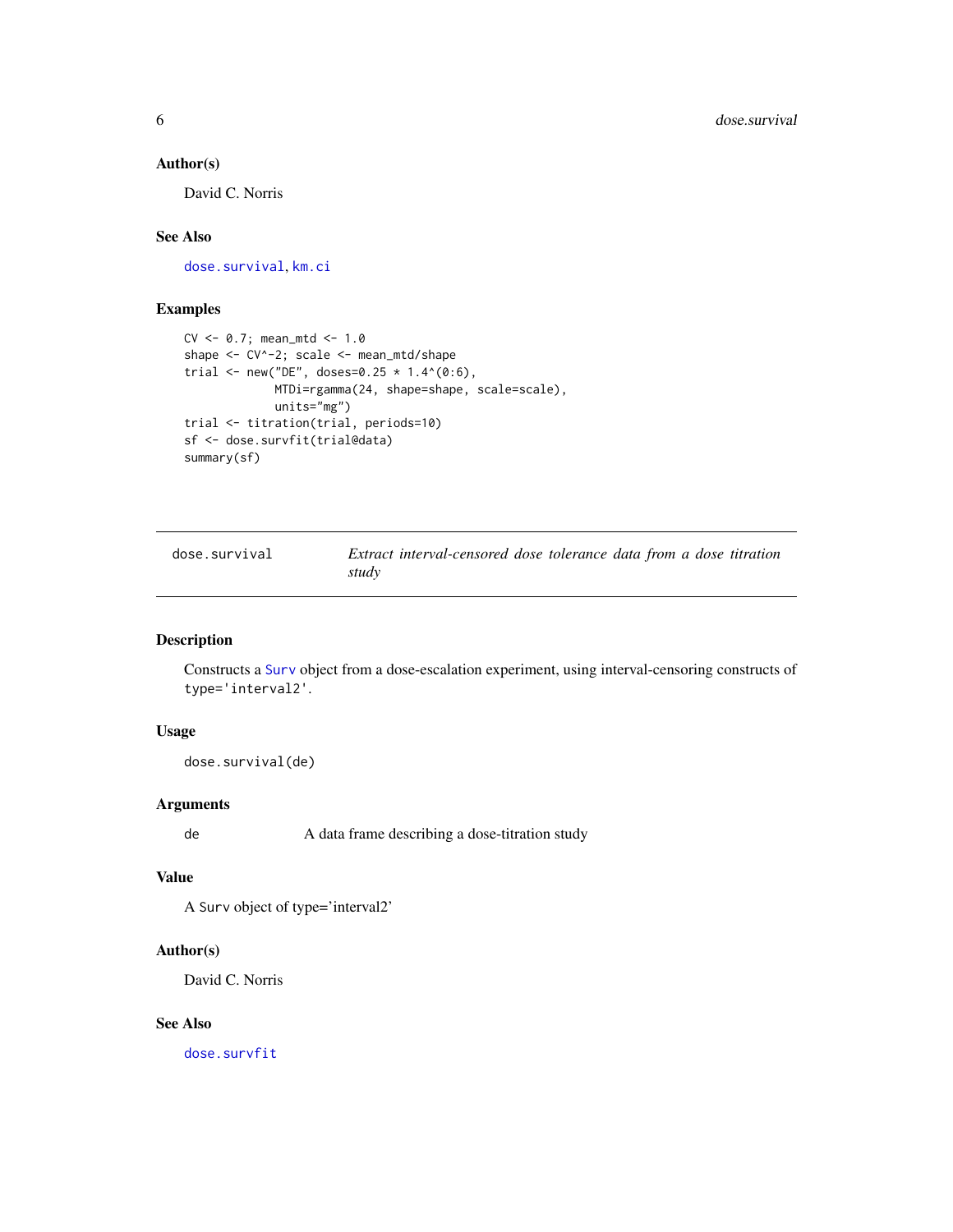#### <span id="page-6-0"></span>ds.curve 7

# Examples

```
CV \le 0.7; mean_mtd \le -1.0shape <- CV^-2; scale <- mean_mtd/shape
trial <- new("DE", doses=0.25 * 1.4^(0:6),
             MTDi=rgamma(24, shape=shape, scale=scale),
             units="mg")
trial <- titration(trial, periods=10)
dose.survival(trial@data)
```

| ds.curve | Extract the dose-survival curve, with its upper and lower confidence<br>band limits |
|----------|-------------------------------------------------------------------------------------|
|          |                                                                                     |

# Description

This utility function simply makes the results of dose. survfit available in the convenient form of a list.

#### Usage

ds.curve(de, ...)

#### Arguments

| de       | A data frame describing a dose-titration study. |
|----------|-------------------------------------------------|
| $\cdots$ | Passed through to function dose.survfit         |

# Value

A list with components surv, upper and lower, each containing a vector that can be indexed by dose level.

# Author(s)

David C. Norris

# See Also

[dose.survfit](#page-4-1)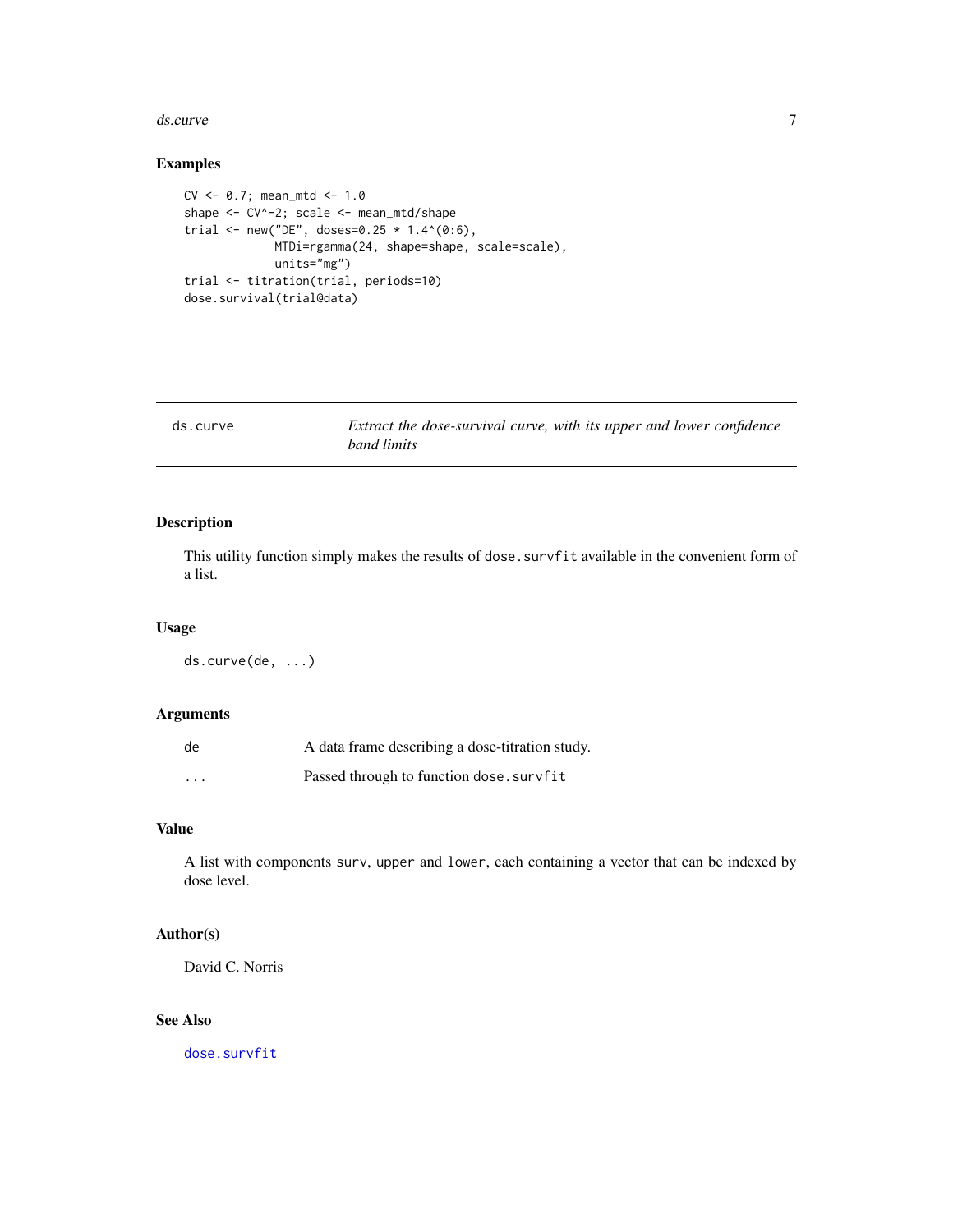#### Examples

```
CV \le 0.7; mean_mtd \le -1.0shape <- CV^-2; scale <- mean_mtd/shape
trial <- new("DE", doses=0.25 * 1.4^(0:6),
             MTDi=rgamma(24, shape=shape, scale=scale),
             units="mg")
trial <- titration(trial, periods=10)
ds.curve(trial@data)
```
dtat1000 *Precomputed neutrophil-guided chemotherapy dose titration for 1000 simulated subjects.*

# **Description**

This dataset is provided to support fast reproduction of a forthcoming pharmacoeconomic paper that includes examination of the empirical distribution of MTDi in N=1000 simulated subjects.

#### Format

A data frame showing end-of-cycle state of neutrophil-guided dose titration for 1000 simulated subjects, across 10 cycles of chemotherapy.

cycle Cycle number 1..10

id Subject identifiers; an ordered factor with levels id1 <... < id1000

Cc Central-compartment drug concentration

Cp Peripheral-compartment drug concentration

Prol Progenitor cells in proliferating compartment of Friberg et al. (2002) model

Tx.1 Transit compartment 1

Tx.2 Transit compartment 1

Tx.3 Transit compartment 1

Circ Concentration (cells/mm^3) of circulating neutrophils

dose Dose of 1-hour infusion administered this cycle

CircMin Neutrophil nadir (cells/mm^3)

tNadir Time (days) of neutrophil nadir

scaled.dose Fourth root of dose

time Time (weeks) of dose administration

#### Details

Running the examples interactively, you can verify the reproducibility of this dataset. (That demo is included in a donttest block to spare the CRAN servers.)

<span id="page-7-0"></span>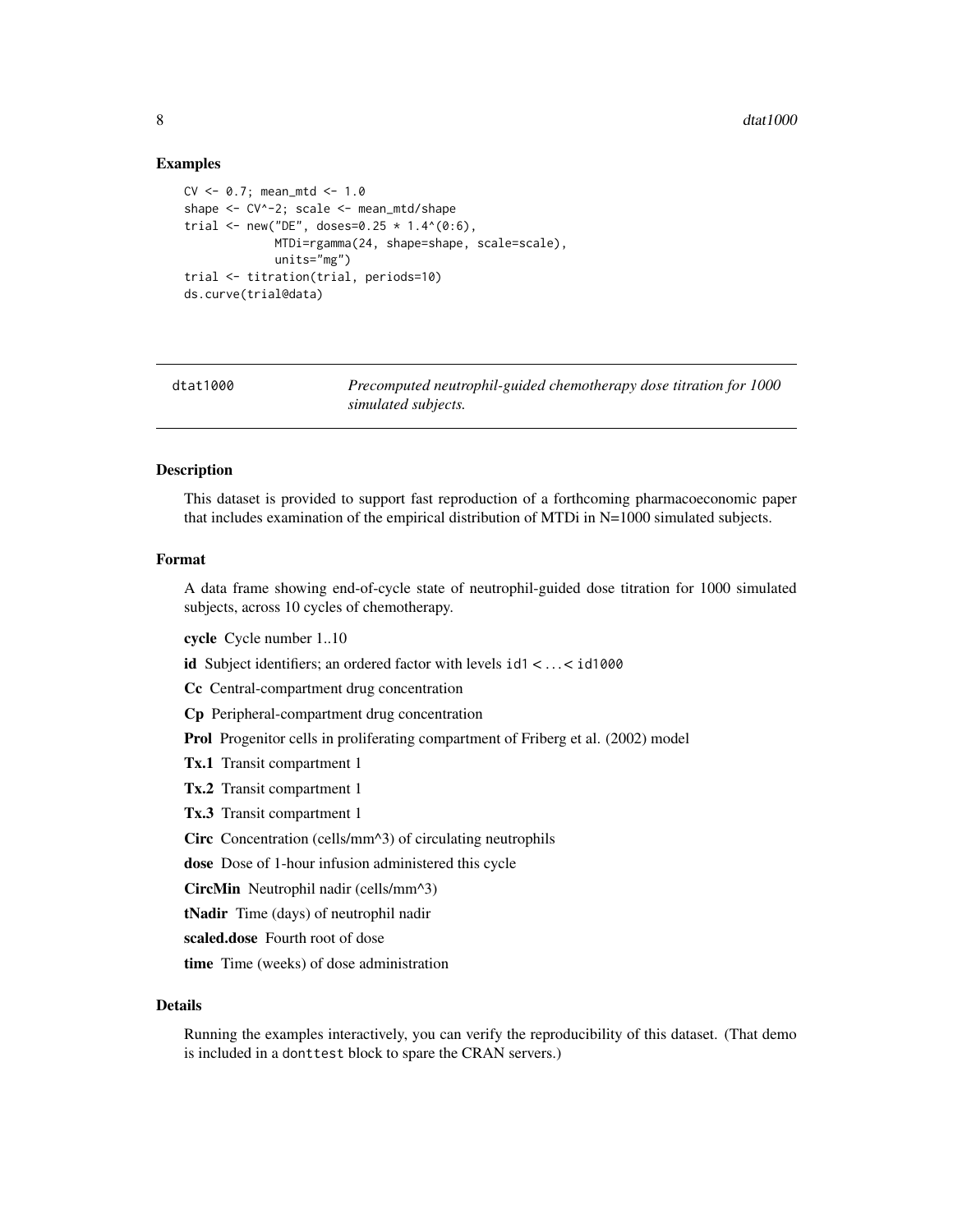#### dtat1000 9

#### References

- 1. Norris DC. Dose Titration Algorithm Tuning (DTAT) should supersede 'the' Maximum Tolerated Dose (MTD) in oncology dose-finding trials. *F1000Research*. 2017;6:112. doi: [10.12688/](https://doi.org/10.12688/f1000research.10624.3) [f1000research.10624.3.](https://doi.org/10.12688/f1000research.10624.3) <https://f1000research.com/articles/6-112/v3>
- 2. Norris DC. Costing 'the' MTD. *bioRxiv*. August 2017:150821. doi: [10.1101/150821.](https://doi.org/10.1101/150821) [http:](http://www.biorxiv.org/content/early/2017/08/22/150821) [//www.biorxiv.org/content/early/2017/08/22/150821](http://www.biorxiv.org/content/early/2017/08/22/150821)

```
data(dtat1000)
# 1. Extract the N final doses, assuming convergence by the tenth course
MTD_i <- with(dtat1000, dose[time==27])
MTD_i <- MTD_i[MTD_i < 5000] # Exclude few outliers
# 2. Do a kernel density plot
library(Hmisc)
hist <- histogram(~MTD_i, breaks=c(0,100,200,300,400,600,900,1500,2500,4000,5000)
                  , xlab=expression(MTD[i]))
approx <- data.frame(mtd_i=seq(0, 5000, 10))
approx <- upData(approx,
                 gamma = dgamma(mtd_i, shape=1.75, scale=200))
dist <- xyplot(gamma ~ mtd_i, data=approx, type='l', col='black', lwd=2)
library(grid)
hist + dist
grid.text(expression(MTD[i] %~%
                     paste("Gamma(", alpha==1.75, ", ", beta==1/200,")"))
         , x=unit(0.5,"npc")
         , y=unit(0.75,"npc")
         )
## A very long repro
# Demonstrate close reproduction of original titration (the titration takes many minutes!)
set.seed(2016)
library(pomp)
Onoue.Friberg(N=1000)
# This titration may take an hour to run ...
chemo \le titrate(doserange = c(50, 3000),
                 dta=newton.raphson(dose1 = 100,
                                    omega = 0.75,
                                    slope1 = -2.0,
                                    slopeU = -0.2\lambdadtat1k <- upData(chemo$course
                , time = 3*(cycle-1), labels = c(time="Time")
                , units = c(time="weeks")
                , print = FALSE)
c10dose1k <- subset(dtat1k, cycle==10)$scaled.dose
c10dose1000 <- subset(dtat1000, cycle==10)$scaled.dose
```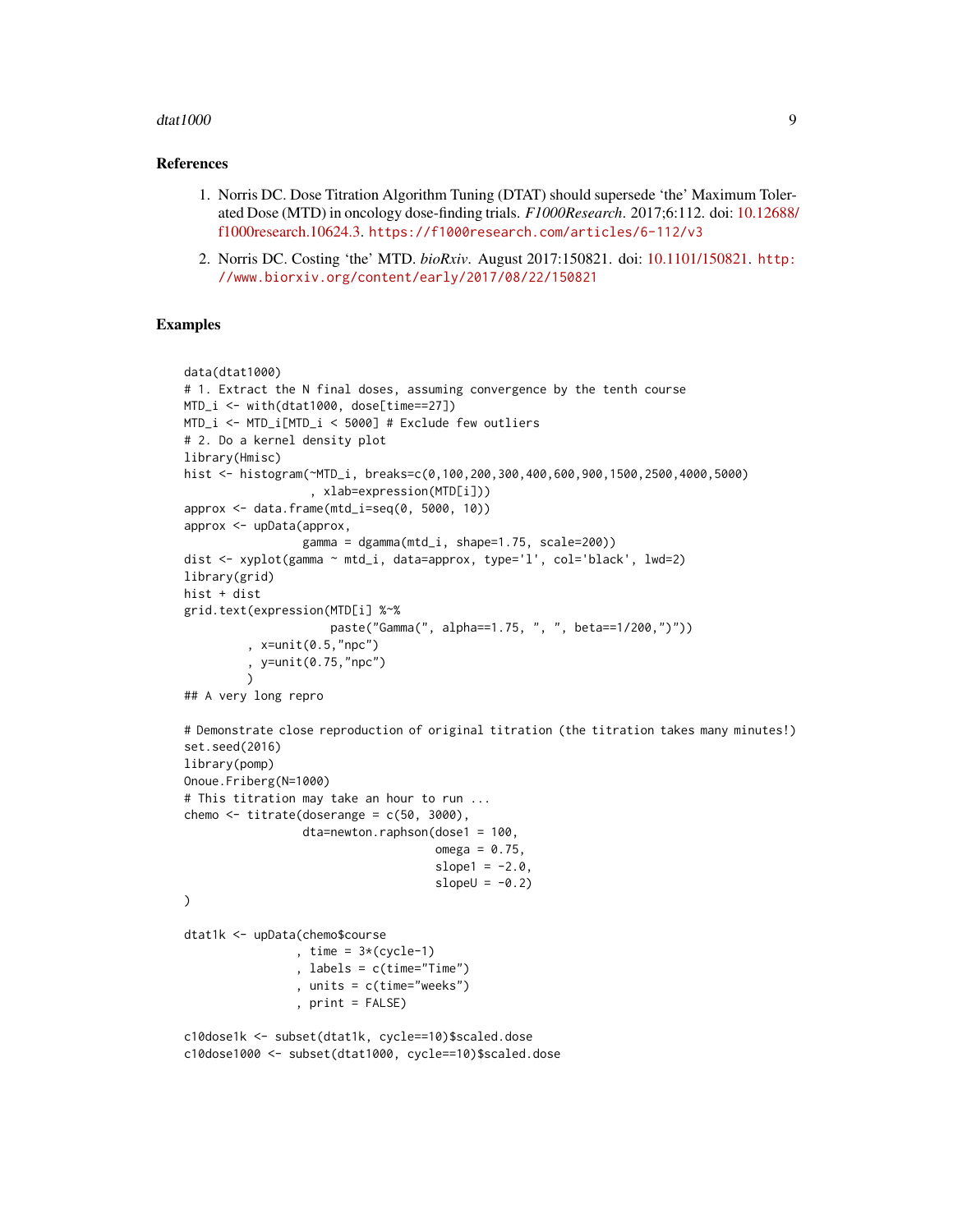```
stopifnot(0.999 < cor(c10dose1k, c10dose1000))
```
newton.raphson *A dose titration algorithm (DTA) 'factory' based on the Newton-Raphson heuristic*

# Description

This higher-order ('factory') function produces a simple dose titration algorithm for neutrophilguided chemotherapy dosing.

#### Usage

newton.raphson(dose1, omega, slope1, slopeU)

# Arguments

| dose1  | The starting dose for titration                                    |
|--------|--------------------------------------------------------------------|
| omega  | A relaxation parameter used to moderate dose increments            |
| slope1 | Dose-response slope assumed prior to 2nd measured neutrophil nadir |
| slopeU | Upper bound imposed on slope estimates                             |

# Details

This function manifests the core concept of Dose Titration Algorithm Tuning by delivering an objectively realized 'DTA'. It therefore enables a variety of DTAs to be implemented and compared.

# Value

A dose titration function that advises dose for next cycle of chemotherapy.

#### Author(s)

David C. Norris

# See Also

[titrate](#page-16-1)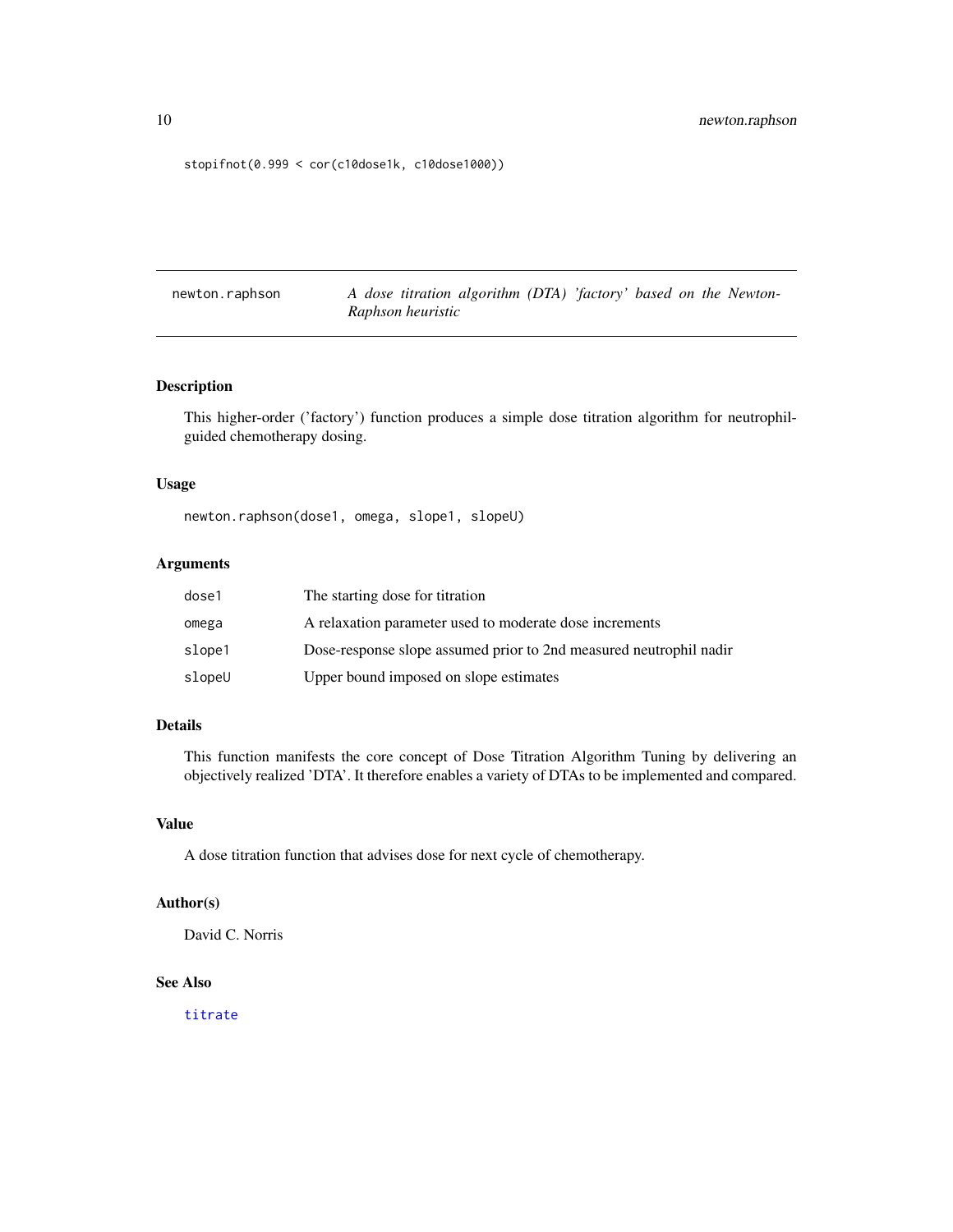<span id="page-10-0"></span>Onoue.Friberg *POMP PK/PD model for docetaxel, combining Onoue et al (2016) with Friberg et al (2002)*

# Description

This function produces a POMP model combining docetaxel pharmacokinetics (PK) drawn from Table 2 of Onoue et al (2016) with myelosuppression dynamics drawn from Friberg et al (2002). This model enables simulation of neutrophil-guided dose titration of docetaxel, as done in Norris (2017).

#### Usage

```
Onoue.Friberg(
  N,
  cycle.length.days = 21,
 data = data.frame(time = c(seq(0, 1.95, 0.05), seq(2, cycle.length.days * 24, 1)), y
    = NA),
  delta.t = 0.1\mathcal{L}
```
# Arguments

| N                 | Size of simulated population.                                |
|-------------------|--------------------------------------------------------------|
| cycle.length.days |                                                              |
|                   | Duration (in days) of chemotherapy cycle to be simulated.    |
| data              | Passed through as the data argument of the pomp constructor. |
| delta.t           | Time-step (in hours) of pomp's euler plug-in.                |

#### Value

No value is returned; rather, the function sets global variables in package environment DTAT:: sim.

#### Author(s)

David C. Norris

# References

- 1. Onoue H, Yano I, Tanaka A, Itohara K, Hanai A, Ishiguro H, et al. Significant effect of age on docetaxel pharmacokinetics in Japanese female breast cancer patients by using the population modeling approach. *Eur J Clin Pharmacol*. 2016 Jun;72(6):703-10. doi:10.1007/s00228-016- 2031-3.
- 2. Friberg LE, Henningsson A, Maas H, Nguyen L, Karlsson MO. Model of chemotherapyinduced myelosuppression with parameter consistency across drugs. *J Clin Oncol*. 2002 Dec 15;20(24):4713-21. doi:10.1200/JCO.2002.02.140.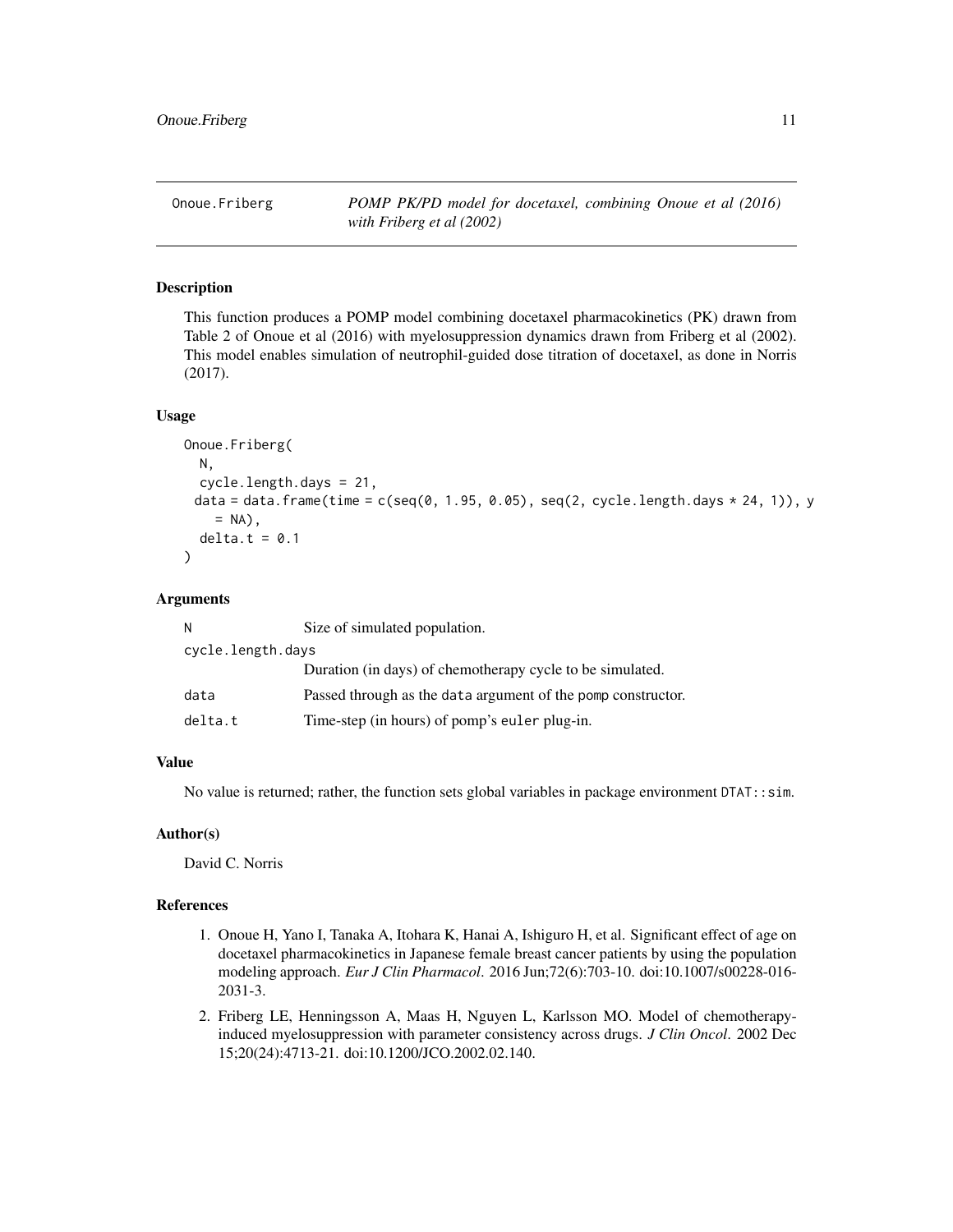# <span id="page-11-0"></span>12 Onoue.Friberg

3. Norris DC. Dose Titration Algorithm Tuning (DTAT) should supersede 'the' Maximum Tolerated Dose (MTD) in oncology dose-finding trials. *F1000Research*. 2017;6:112. doi:10.12688/f1000research.10624.3. <https://f1000research.com/articles/6-112/v3>

#### See Also

[pomp](#page-0-0), [sim](#page-15-1)

```
# Reproduce the sim$pkpd model and sim$pop population from reference #3:
library(pomp)
Onoue.Friberg(N=25)
sim$pop # NB: this differs from pop of original paper...
# Whereas the present version of Onoue.Friberg() draws simulated populations
# using pomp::rprior(), to reproduce the original F1000Research paper [3] we
# re-draw sim$pop as originally & prosaically done (see https://osf.io/vwnqz/):
set.seed(2016)
N < -25dtx.mm <- 0.808 # molar mass (mg/µM) of docetaxel
sim$pop$Circ0 <- rlnorm(N, meanlog=log(5050), sdlog=0.42) # units=cells/mm^3
sim$pop$MTT <- rlnorm(N, meanlog=log(89.3), sdlog=0.16) # mean transit time
sim$pop$gamma <- rlnorm(N, meanlog=log(0.163), sdlog=0.039) # feedback factor
sim$pop$Emax <- rlnorm(N, meanlog=log(83.9), sdlog=0.33)
sim$pop$EC50 <- rlnorm(N, meanlog=log(7.17*dtx.mm), sdlog=0.50)
# PK params from 2-compartment docetaxel model of Onoue et al (2016)
sim$pop$CL <- rlnorm(N, meanlog=log(32.6), sdlog=0.295)
sim$pop$Q <- rlnorm(N, meanlog=log(5.34), sdlog=0.551)
sim$pop$Vc <- rlnorm(N, meanlog=log(5.77), sdlog=0.1) # Onoue gives no CV% for V1
sim$pop$Vp <- rlnorm(N, meanlog=log(11.0), sdlog=0.598) # Called 'V2' in Onoue
sim$pop$kTR=4/sim$pop$MTT
# Now we run the sim$pkpd model, separately for each of N simultated individuals:
allout <- data.frame() # accumulator for N individual ODE solutions
for (id in 1:sim$N) {
 out <- trajectory(sim$pkpd,
             params=c(sim$pop[sim$pop$id==id, -which(names(sim$pop) %in% c('id','MTT'))]
                             , sigma=0.05, dose=100, duration=1),
                    format="data.frame")
 # drop 'traj' and shift 'time' to first column
 out <- out[,c('time',setdiff(colnames(out),c('time','traj')))]
 out$id <- paste("id",id,sep="")
 allout <- rbind(allout, out)
}
library(Hmisc)
allout <- upData(allout
                 , id = ordered(id, levels=paste("id",1:sim$N,sep=""))
                 , units=c(Prol="cells/mm^3", Tx.1="cells/mm^3",
                           Tx.2="cells/mm^3", Tx.3="cells/mm^3",
                           Circ="cells/mm^3",
```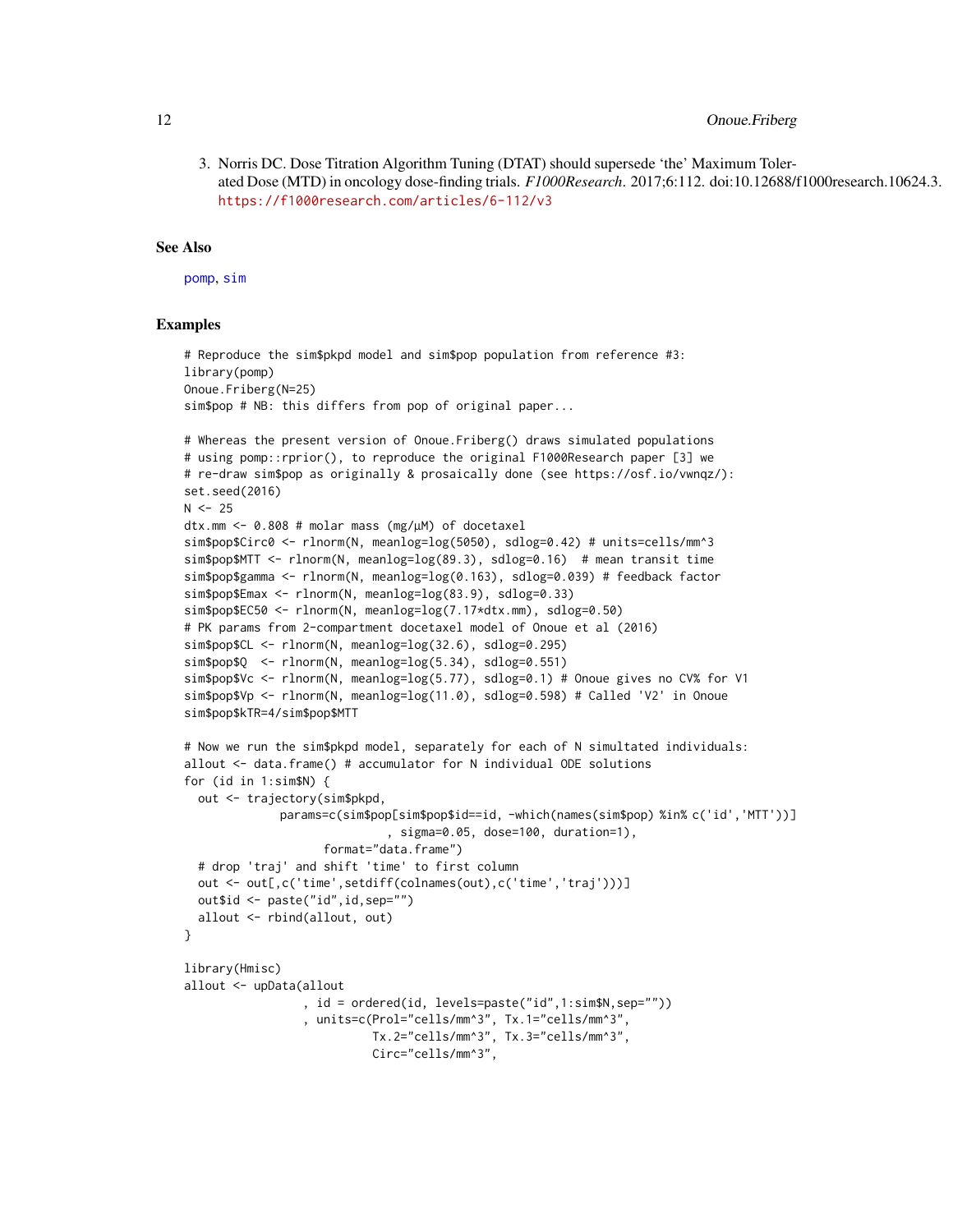```
Cc="ng/mL", Cp="ng/mL",
                           time="hours"), print=FALSE)
library(tidyr)
cout <- gather(allout, key="Series", value="Concentration"
, Cc, Cp
, factor_key = TRUE)
label(cout$Concentration) <- "Drug Concentration"
# Figure 1 from reference [3]:
library(RColorBrewer)
xYplot(Concentration ~ time | id, group=Series
       , data=cout, subset=time<6
       , layout=c(5,NA)
       , type='l', as.table=TRUE
       , label.curves=FALSE
       , par.settings=list(superpose.line=list(lwd=2,col=brewer.pal(4,"PRGn")[c(1,4)]))
       , scales=list(y=list(log=TRUE, lim=c(10^-3,10^1)))
       , auto.key=list(points=FALSE, lines=TRUE, columns=2))
mout <- gather(allout, key="Series", value="ANC"
, Prol, Tx.1, Tx.2, Tx.3, Circ
, factor_key = TRUE)
mout <- upData(mout
               , time = time/24
               , units = c(time="days")
               , print = FALSE)
# Figure 3 from citation [3]:
xYplot(ANC ~ time | id, group=Series
       , data=mout
       , layout=c(5,5)
       , type='l', as.table=TRUE
       , label.curves=FALSE
    , par.settings=list(superpose.line=list(lwd=2,col=brewer.pal(11,"RdYlBu")[c(1,3,4,8,10)]))
    , scales=list(y=list(log=TRUE, lim=c(100,15000), at=c(200, 500, 1000, 2000, 5000, 10000)))
       , auto.key=list(points=FALSE, lines=TRUE, columns=5))
```
plot,DE,missing-method

*Plot a DE object as an interactive htmlwidget*

#### Description

Plot a DE object as an interactive htmlwidget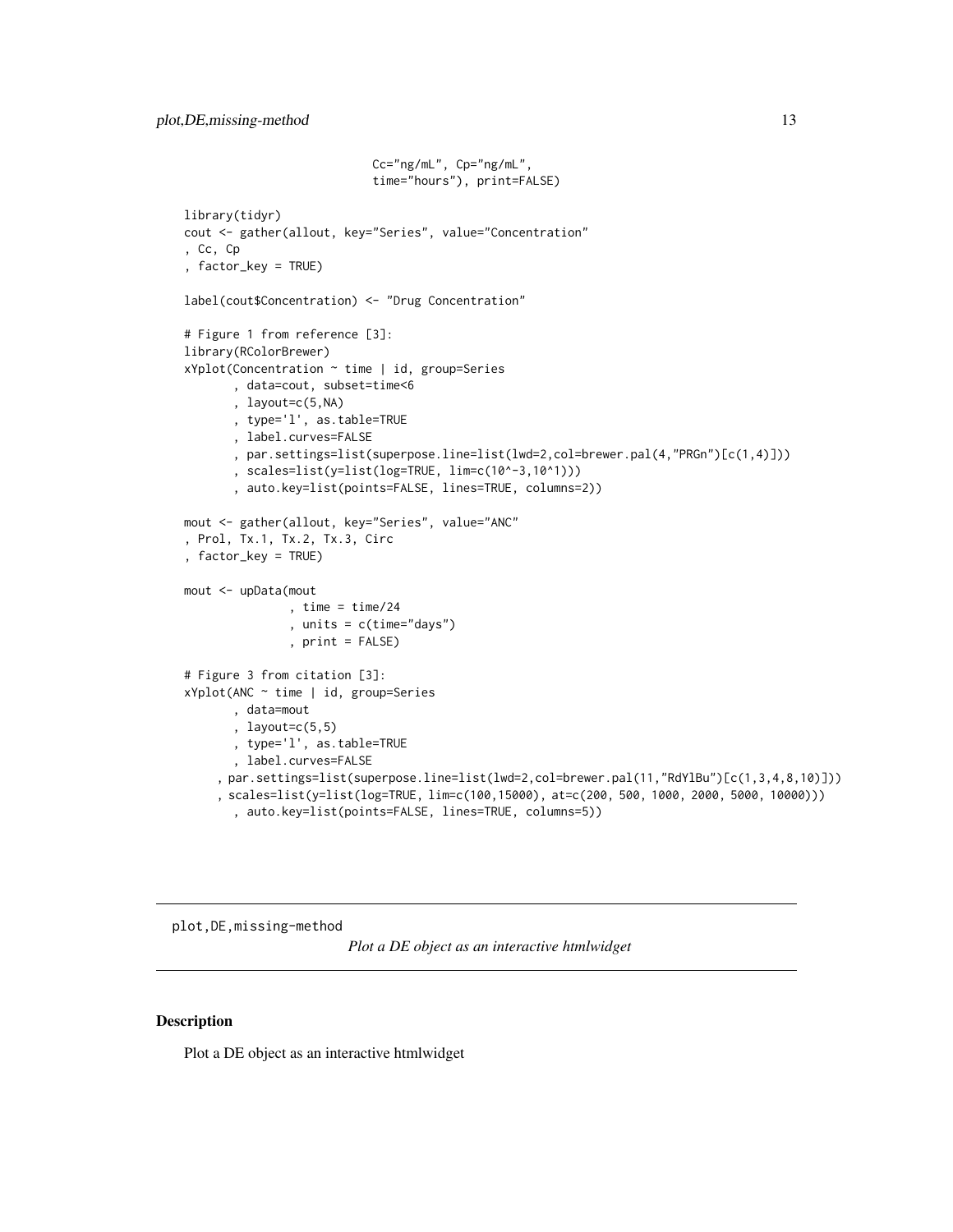# <span id="page-13-0"></span>Usage

```
## S4 method for signature 'DE,missing'
plot(x, y, ..., devtree = FALSE)
```
# Arguments

| x         | An object of class DE                                                                         |
|-----------|-----------------------------------------------------------------------------------------------|
| v         | Unused; included for S4 generic consistency                                                   |
| $\ddotsc$ | Passed to $r2d3$ , enabling caller to (e.g.) the override the default viewer =<br>"internal". |
| devtree   | Logical indicator used to select local package dir                                            |
|           |                                                                                               |

| runDTATapp | Run Shiny apps included in package DTAT |  |
|------------|-----------------------------------------|--|
|            |                                         |  |

# Description

Run Shiny apps included in package DTAT

# Usage

```
runDTATapp(app)
```
# Arguments

app Character vector of length 1. Name of app to run.

# Value

Invoked for side effect. Runs the named Shiny app.

```
if(interactive()){
runDTATapp("Sim33PC")
runDTATapp("TheCost")
}
```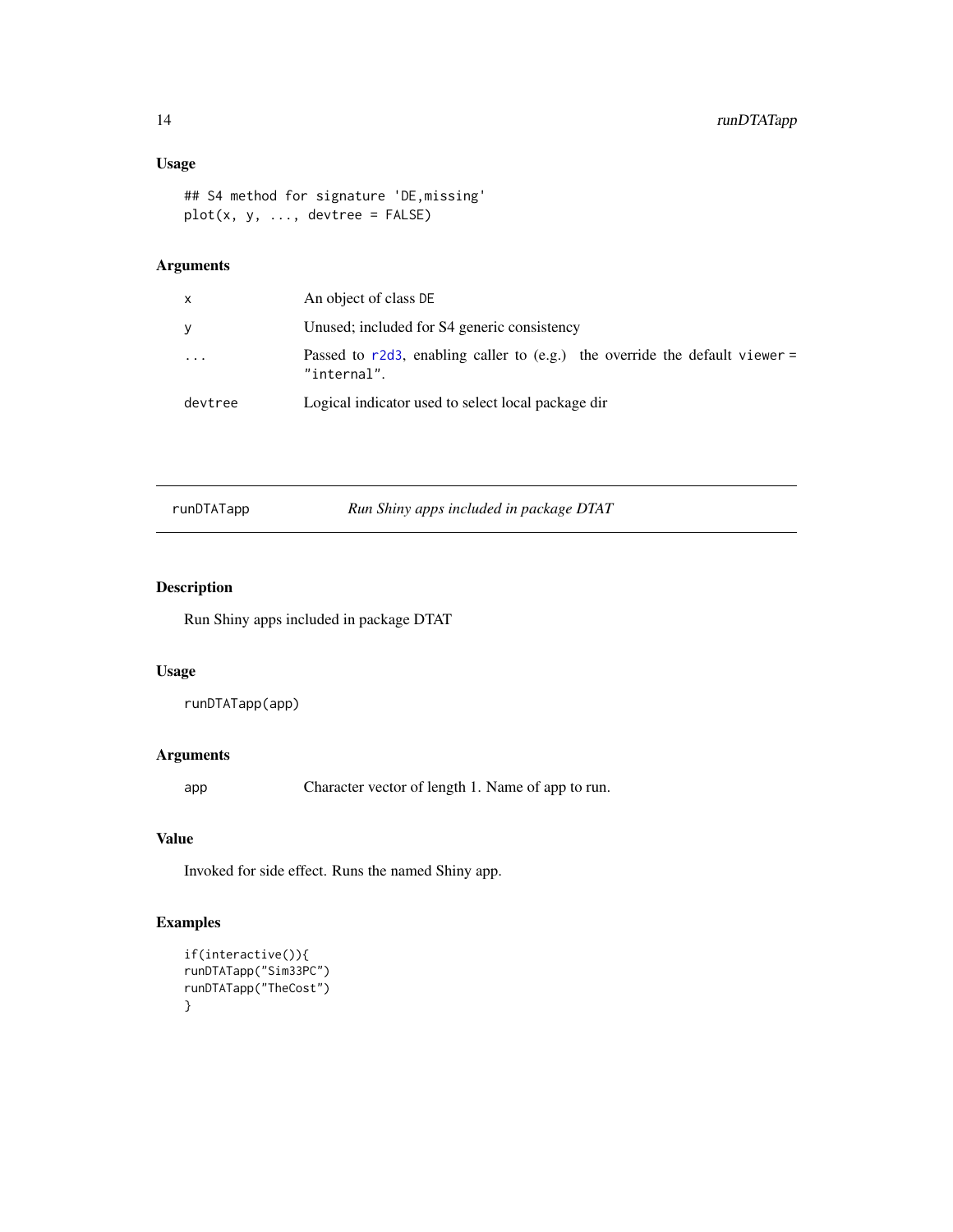<span id="page-14-0"></span>

# Description

Implement an inverse power-law scaling for drug dose.

# Usage

scaled(dose,  $a = 4$ )

# Arguments

| dose | A numeric vector of doses                  |
|------|--------------------------------------------|
|      | A numeric exponent for power-law rescaling |

# Value

A rescaled vector of doses

# Author(s)

David C. Norris

# Description

This provides a seq method for class function, supporting a natural axis scaling idiom.

# Usage

```
## S3 method for class '`function`'
seq(scalefun, from, to, length.out, digits = NULL, ...)
```
# Arguments

| scalefun   | A numeric function that will be invoked componentwise, and so need not be<br>vectorized) |
|------------|------------------------------------------------------------------------------------------|
| from, to   | The starting and ending values of the sequence returned                                  |
| length.out | Desired length of the sequence                                                           |
| digits     | If non-NULL, returned value is rounded accordingly                                       |
| $\ddots$ . | Unused; included for S3 generic/method consistency.                                      |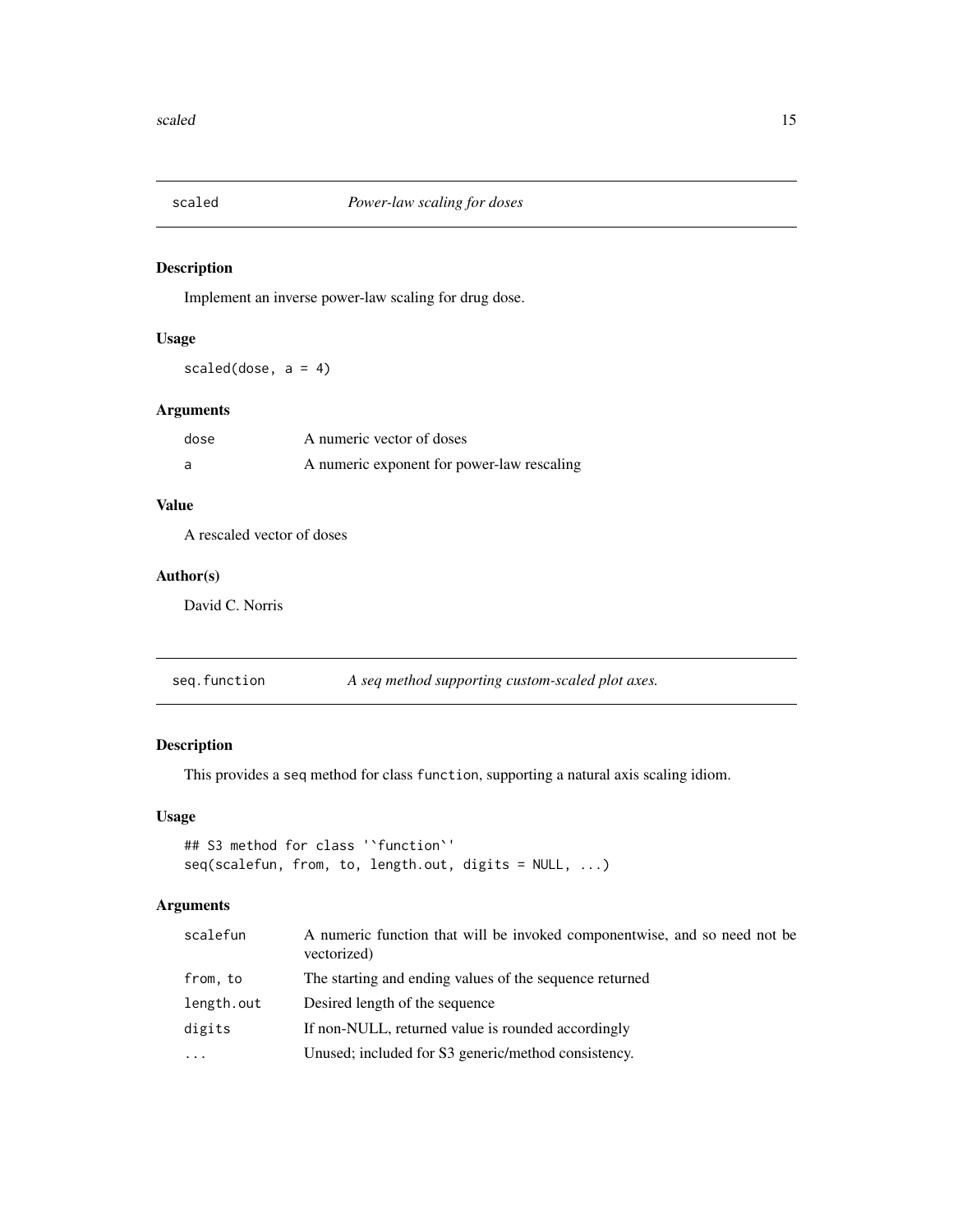# <span id="page-15-0"></span>Value

A numeric vector that (not considering the effect of any rounding applied), becomes an arithmetic sequence after application of scalefun to it. The initial and final elements of that vector are from and to.

#### Author(s)

David C. Norris

# Examples

```
# Provide evenly-spaced length-6 sequence from 100 to 1000,
# evenly spaced on a fourth-root scale:
seq(function(dose, a=4.0) dose^(1/a), from=100, to=1000, length.out=6, digits=0)
```
<span id="page-15-1"></span>

sim *Environment for simulation global variables.*

# Description

To simplify the code of package DTAT, as well as client tasks, this exported environment contains a handful of global variables useful for the simulations.

### Details

Global variables maintained within environment sim are:

- 1. pkpd: The population PK/PD model to be simulated.
- 2. pop: A sample drawn from the population model.
- 3. N: Restricts simulation to first N subjects in pop.
- 4. params.default: Default parameters.

```
# Even when nrow(pop) is large, one may easily restrict
# time-consuming simulations to pop[1:N,], as follows:
sim$N <- 25
# Now perform simulation work
## Not run:
titrate(...)
## End(Not run)
```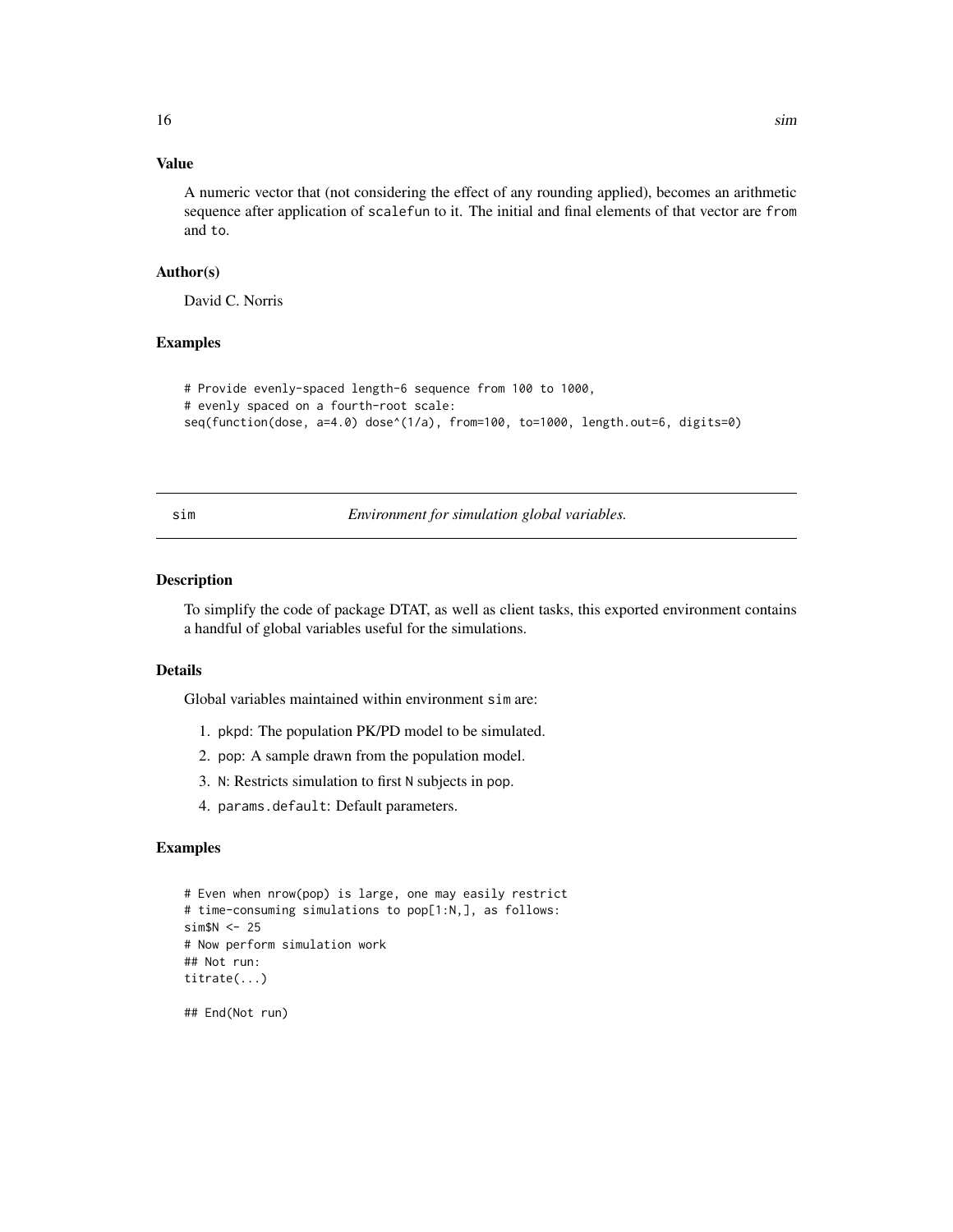<span id="page-16-1"></span><span id="page-16-0"></span>

## Description

This is included in package DTAT mainly for archival purposes, with the aim to document a reproduction of Figure 5 from the 2017 *F1000Research* paper (referenced below), using a clearer and more general software design than is found in the online code supplement available at https://osf.io/vwnqz/.

#### Usage

```
titrate(draw.days = NULL, Ncycles = 10, doserange = c(50, 500), dta = NULL)
```
#### Arguments

| draw.days | Integer days on which ANC is to be measured                |
|-----------|------------------------------------------------------------|
| Ncycles   | Number of chemo cycles through which to simulate titration |
| doserange | Range of doses to consider                                 |
| dta       | A Dose Titration Algorithm (DTA) to drive the titration    |

#### Value

A list with 2 components:

| course | A data frame containing cycle-wise measures of each id's titration course |
|--------|---------------------------------------------------------------------------|
| anc.ts | A data frame detailing high-frequency ANC measures for each id            |

# Author(s)

David C. Norris

#### References

Norris DC. Dose Titration Algorithm Tuning (DTAT) should supersede 'the' Maximum Tolerated Dose (MTD) in oncology dose-finding trials. *F1000Research*. 2017;6:112. doi:10.12688/f1000research.10624.3. <https://f1000research.com/articles/6-112/v3>

```
if(interactive()){
# Reproduce Figure 5 from the F1000Research paper (run time > 10 s).
# 1. Set up sim$pop & sim$pkpd by running the repro for Figures 1 & 3:
example(topic="Onoue.Friberg", package="DTAT", ask=FALSE)
# 2. Do the neutrophil-nadir-guided dose titration:
chemo \le titrate(doserange = c(50, 3000),
                 dta=newton.raphson(dose1 = 50,
                                    omega = 0.75,
                                    slope1 = -2.0,
```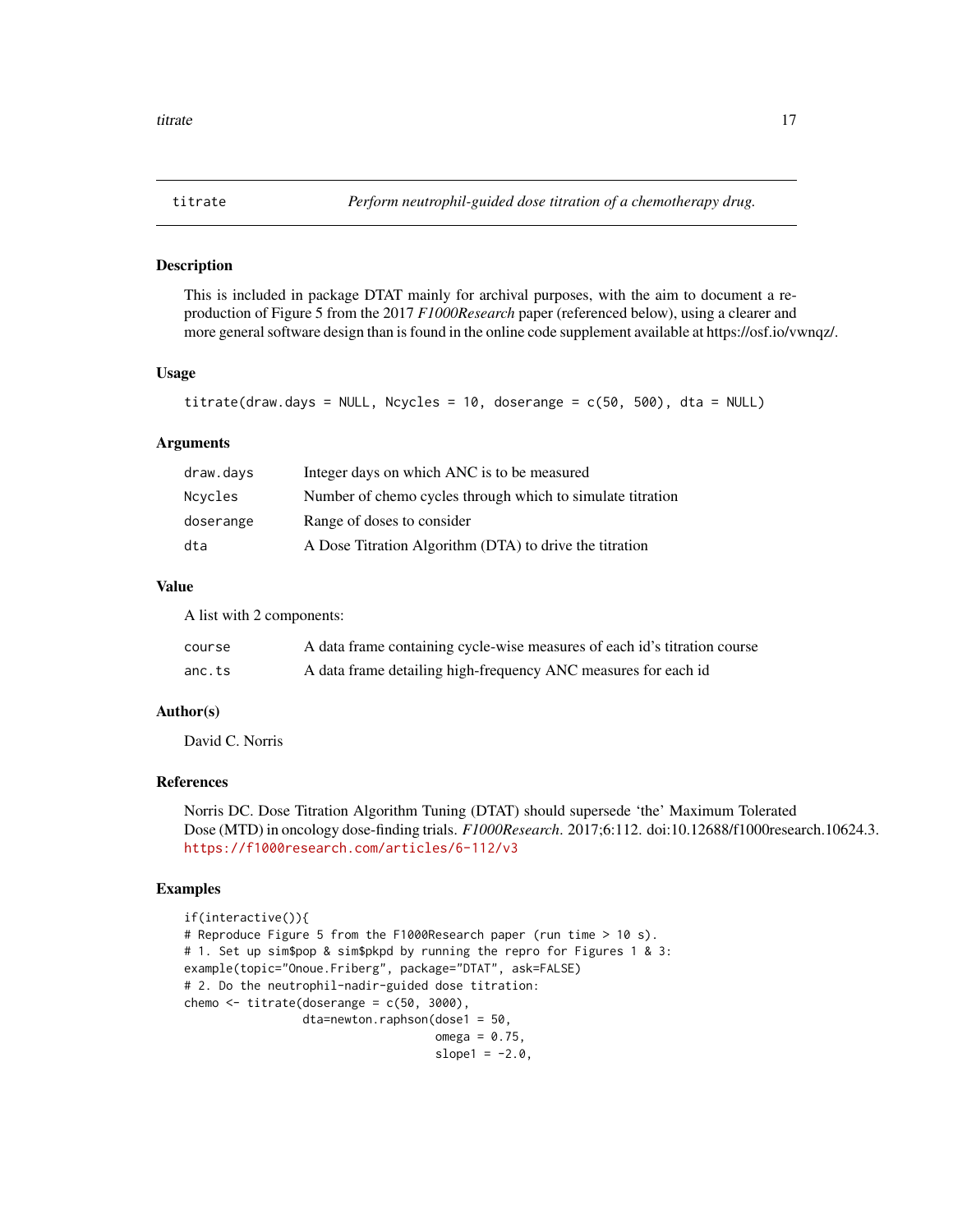```
slopeU = -0.2\lambdalibrary(latticeExtra)
newton <- chemo$course
new.ts <- chemo$anc.ts
anc.tics <- c(200,500,1500,4000,10000)
right <- xYplot(ANC ~ time | id, data=new.ts
                , as.table=TRUE, type="l"
                , layout=c(5,5)
                , scales=list(y=list(log=TRUE, lim=c(100,1.5e4)
                                      , at=anc.tics
                                      , lab=as.character(anc.tics)),
                              x=list(at=seq(0,30,3)))
)
newton <- upData(newton
                 , time = 3*(cycle-1), labels = c(time="Time")
                 , units = c(time="weeks")
                 , print = FALSE)
dose.tics <- c(50, 200, 600, 1500, 3000)
left <- xYplot(scaled.dose ~ time | id, data=newton
               , as.table=TRUE, type='p', pch='+', cex=1.5
               , layout=c(5,5)
               , scales=list(y=list(lim=DTAT:::scaled(c(30,3200))
                                    , at=DTAT:::scaled(dose.tics)
                                     , lab=as.character(dose.tics)),
                             x=list(lim=c(-1,31)
                                     , at=seq(0,30,3)
                                    , lab=c('0','','6','','12','','18','','24','','30')))
)
update(doubleYScale(left, right, add.ylab2=TRUE)
       , par.settings = simpleTheme(col=brewer.pal(4,"PRGn")[c(4,1)])
)
}
```
titration *Simulate a '3+3/PC' dose-titration trial*

#### Description

Simulate a '3+3/PC' dose-titration trial

# Usage

```
titration(x, periods, ...)
## S4 method for signature 'DE,numeric'
titration(x, periods, ...)
```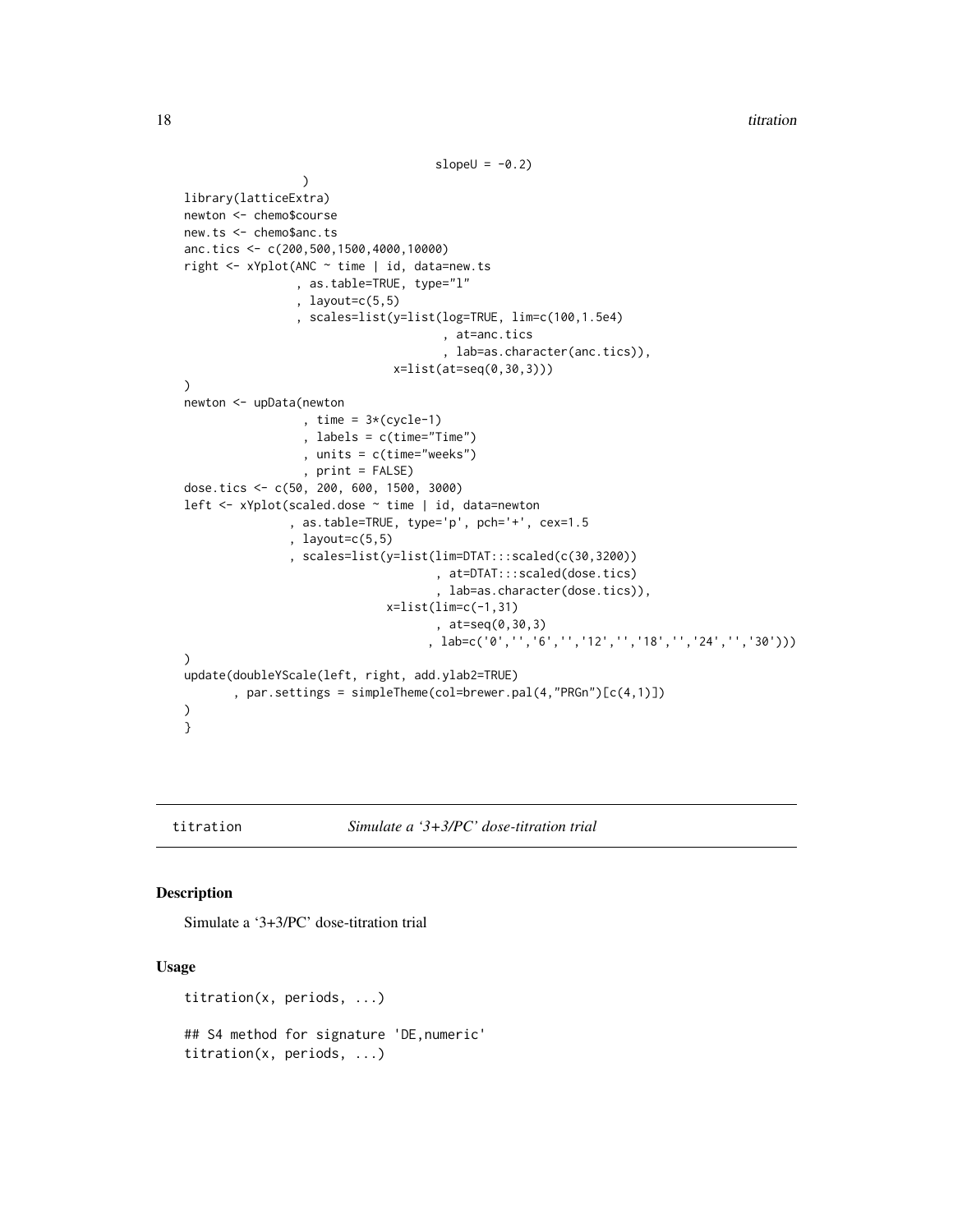#### <span id="page-18-0"></span>titration and the contract of the contract of the contract of the contract of the contract of the contract of the contract of the contract of the contract of the contract of the contract of the contract of the contract of

# Arguments

| $\mathsf{x}$            | An object of S4 class DE                                                               |
|-------------------------|----------------------------------------------------------------------------------------|
| periods                 | The number of DLT assessment periods to titrate over. Should be a positive<br>integer. |
| $\cdot$ $\cdot$ $\cdot$ | May be used to pass verbatim = $'$ TRUE' to internal step_time method.                 |

# References

Norris DC. Precautionary Coherence Unravels Dose Escalation Designs. *bioRxiv*. December 2017:240846. doi:10.1101/240846. [https://www.biorxiv.org/content/early/2017/12/29/](https://www.biorxiv.org/content/early/2017/12/29/240846) [240846](https://www.biorxiv.org/content/early/2017/12/29/240846)